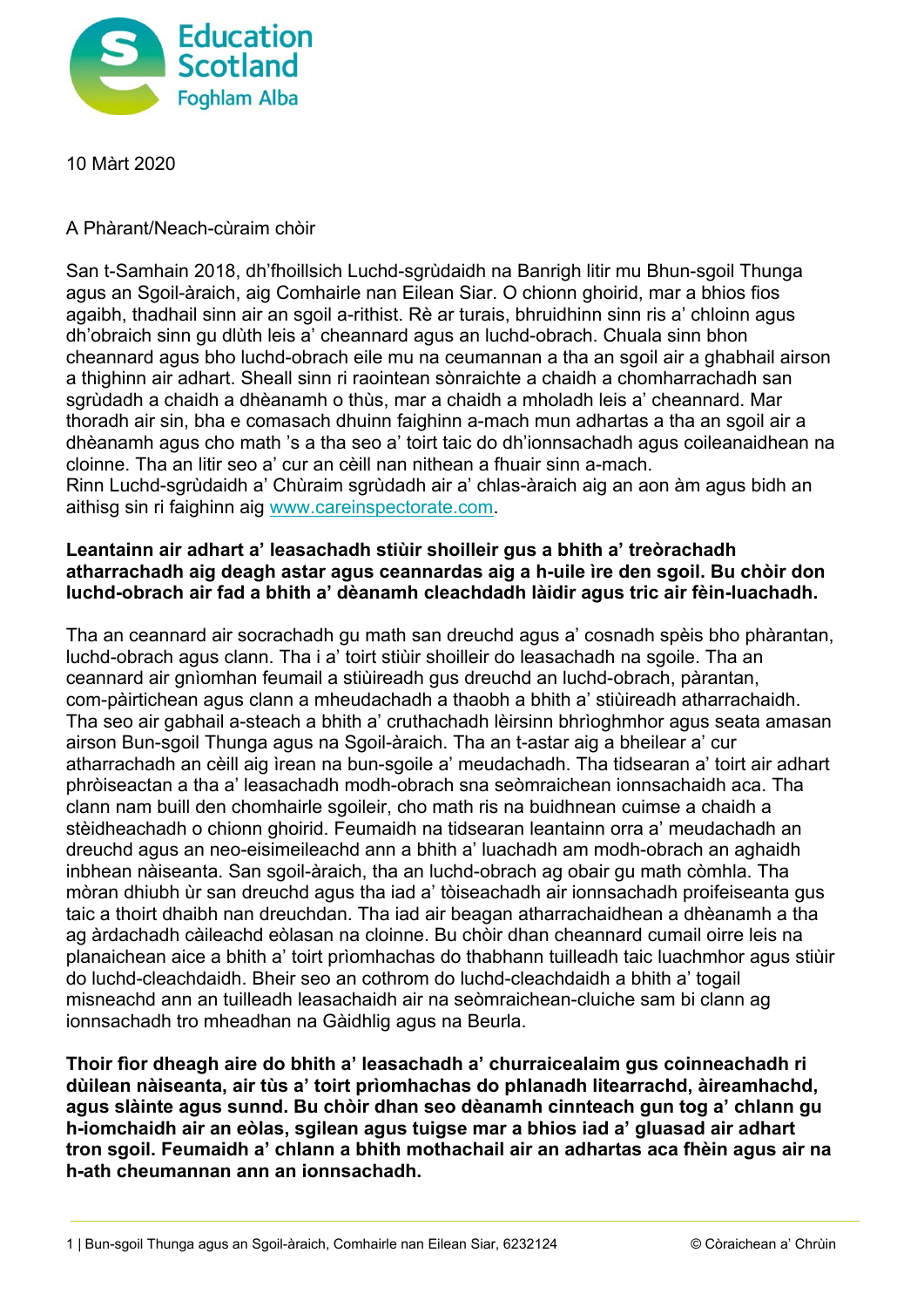

Tha an ceannard agus na tidsearan air tòiseachadh a' leasachadh a' churraicealaim gus a bhith nas motha a rèir dùilean nàiseanta. Tha iad air obrachadh le pàrantan, com-pàirtichean agus clann gus aontachadh dè a tha cudromach a bhith mar phàirt de dh'ionnsachadh na cloinne, fhad 's a tha iad ag obair taobh a-staigh stiùiridhean nàiseanta. Tha na tidsearan air planaichean a leasachadh an ìre mhath sa h-uile raon den churraicealam gus sealltainn cò ris a bu chòir adhartas na cloinne a bhith coltach. Bu chòir dhaibh gluasad gu cabhagach gus plana a bhith aca mu na nithean a bu chòir dhan chloinn a bhith ag ionnsachadh ann am foghlam corporra. Bu chòir do na tidsearan leantainn orra a' leasachadh tuigse cho-roinnte mu na nithean a bhios clann ag ionnsachadh tro phròiseactan agus ann an leasanan fa leth. Bu chòir dhan seo dèanamh cinnteach gu bheil ionnsachadh na cloinne a' gabhail a-steach gach raon den churraicealam, agus a' soilleireachadh mar a tha sgilean airson ionnsachadh, beatha agus obair, a' gabhail a-steach teicneòlas didseatach, air an teagasg leotha. Thar na sgoil-àraich agus na bun-sgoile, tha tuigse làidir mu bhogadh aig tidsearan agus luchd-cleachdaidh Foghlam Meadhan Gàidhlig. San sgoil-àraich tha an luchd-cleachdaidh a' freagairt nas fheàrr ri ùidhean na cloinne. Tha cuimse nas soilleir aig luchd-cleachdaidh air litearrachd, àireamhachd, agus slàinte agus sunnd. Thar na sgoile, feumaidh an luchdcleachdaidh agus tidsearan a dhol an sàs gu cunbhalach ann an conaltraidhean leis a' chloinn mun ionnsachadh agus adhartas. Aig ìrean na bun-sgoile, tha a' chlann as sine aig ìre thràth ann a bhith a' cruinneachadh fianais mun adhartas, as urrainn dhaibh a chleachdadh airson an ionnsachadh aca fhèin a luachadh. Bu chòir dhan seo a bhith air a leudachadh gus a bhith a' gabhail a-steach a' chlann air fad, agus taic a thoirt dhaibh ann a bhith a' lèirmheas agus a' luachadh an ionnsachaidh.

**Gabh a-steach an tuilleadh leasachaidh air Foghlam Meadhan Gàidhlig ann am planadh ro-innleachdail na sgoile. Feumaidh ionnsachadh na Gàidhlig, mar dhàrna cànan san roinn tro Mheadhan Beurla, faicinn mar thoradh, gu bheil clann a' dèanamh adhartas nas fheàrr. Bhiodh e na bhuannachd don chloinn nam biodh a' Ghàidhlig air a cleachdadh nas motha ann am beatha làitheil agus ionnsachadh na sgoile.** 

Tha planadh na sgoile airson leasachadh a' gabhail cunntas nas fheàrr air a' Ghàidhlig, le luchd-obrach a' leantainn orra a' nochdadh ceannardas làidir. Tha na h-uairean an-asgaidh a tha rim faotainn do phàrantan airson tràth ionnsachadh agus cùram-chloinne air an leudachadh gu Foghlam Meadhan Gàidhlig. Tha luchd-obrach as urrainn làn bhogadh a lìbhrigeadh an sàs ann, agus tha ionnsachadh proifeiseanta air a thabhann dhaibh. Tha a' chlann air fad ann am foghlam tro mheadhan Beurla uile nas cunbhalaich ag ionnsachadh na Gàidhlig. Bu chòir don luchd-obrach barrachd feum a dhèanamh de na Slatan-tomhais Nàiseanta airson na Gàidhlig (Luchd-ionnsachaidh) gus clann a chuideachadh ann a bhith a' coileanadh inbhean dùilichte mu phrìomh 7. Feumaidh clann a bhith nas mothachail air na buannachdan a tha an lùib a bhith ag ionnsachadh na Gàidhlig, a' gabhail a-steach a bhith gan cuideachadh a' faighinn cothrom cosnaidh air an eilean agus nas fharsainge na sin. Tha an luchd-obrach, air an stiùireadh leis a' cheannard, air cleachdadh na Gàidhlig a mheudachadh taobh a-staigh na sgoile.

**Leasaich ionnsachadh agus teagasg. Bidh luchd-obrach a' leasachadh tuigse cho-roinnte mu chomharran ionnsachaidh agus teagaisg de dh'àrd-chàileachd. Feumar a bhith gnìomhach gus ionnsachadh a dhèanamh nas tarraingich, stèidhichte air feumalachdan phearsachan fa leth, agus le meudachadh san astar agus an dùbhlan.**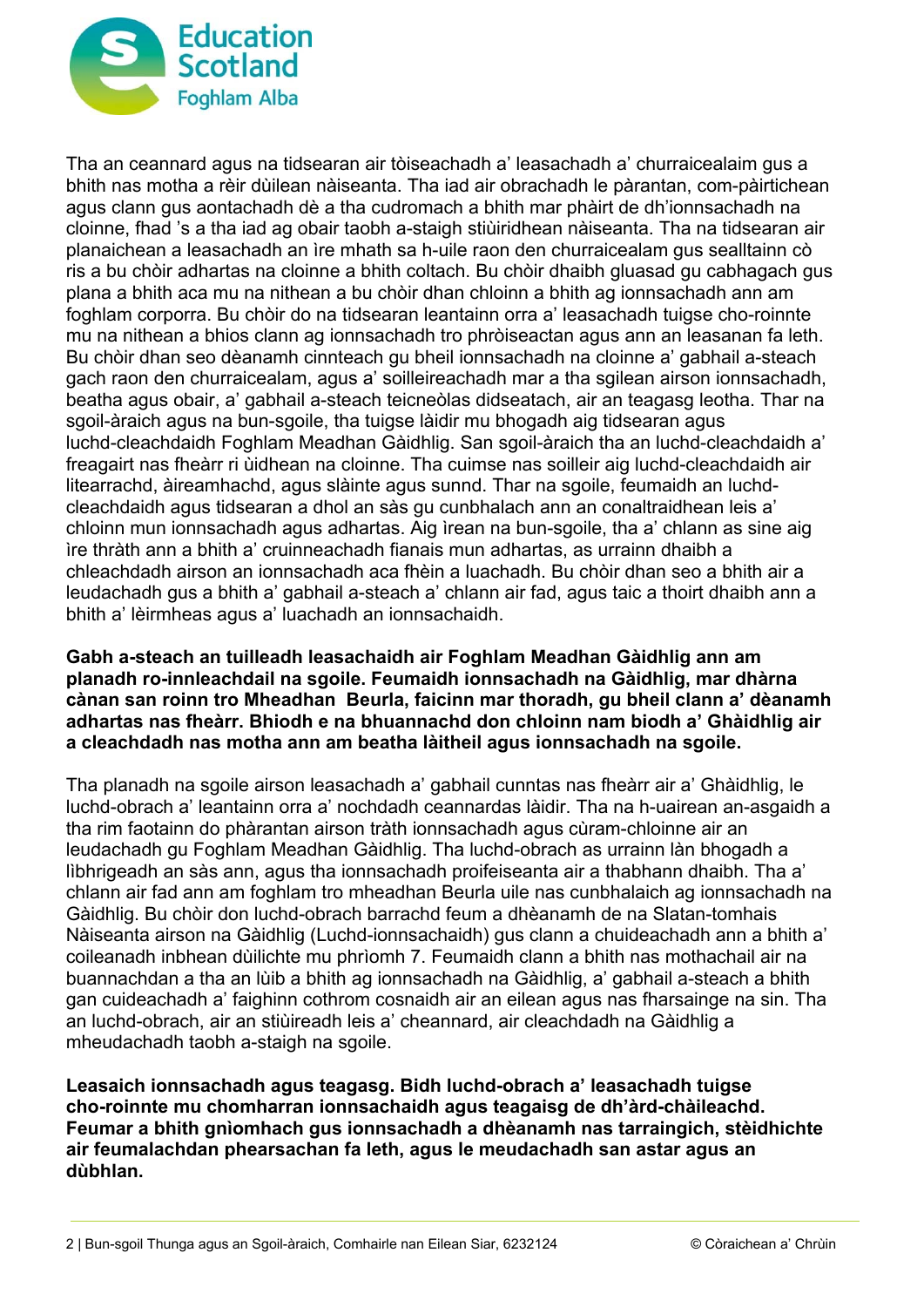

Thar na sgoile, tha clann fèin-bhrosnaichte agus dèidheil air ionnsachadh. Tha iad a' nochdadh àrd-ìrean de dhleastanas an uair a bhios iad ag obair leotha fhèin agus ann am buidhnean beaga. Tha pròiseactan mar 'air bhioran mu leughadh' a' meudachadh com-pàirteachadh chloinne ann an litearrachd. San sgoil-àraich, tha feòrachas na cloinne mun bhlàr a-muigh air altram mar thoradh air an làraich cluiche ùir aca. Tha seo a' toirt a' chothruim dhaibh a bhith a' gluasad an cuirp an uair a bhios iad a' rannsachadh stòrasan nàdarra. Thar na sgoile, tha a' chlann a' faighinn deagh thaic len ionnsachadh. Bidh iad a' faighinn taic a bharrachd mar a bhios feum aca air. Tha tidsearan nas cunbhalaich a' co-roinn leis a' chloinn adhbhar an ionnsachaidh agus mar a bhios iad soirbheachail. Bidh iad a' toirt fios air ais feumail dhaibh mun dòigh san leasaich iad an sgrìobhadh. Tha tidsearan air obrachadh còmhla gus coimhead ri comharran ionnsachaidh agus teagaisg èifeachdach. Bu chòir dhaibh leantainn orra lem planaichean agus seo a mhìneachadh nas mionaidiche ann am poileasaidh, a bhios cuideachd a' gabhail a-steach measadh agus bogadh.

## **Àrdachadh buileachadh anns a h-uile raon de dh'ionnsachadh, gu sònraichte ann an litearrachd agus àireamhachd. Feumaidh luchd-obrach tuilleadh feum a dhèanamh de mheasadh leantainneach gus dèanamh cinnteach gu bheil clann a' coileanadh cho àrd 's a ghabhas.**

Tha an ceannard agus an luchd-obrach air gnìomh dheimhinneach a choileanadh gus clann a chuideachadh ann a bhith a' dèanamh adhartas nas fheàrr ann an litearrachd agus àireamhachd tro mheadhan na Gàidhlig is na Beurla. Aig ìrean na bun-sgoile, tha a' mhòr-chuid den chloinn a' coileanadh nan ìrean a thathar a' dùileachadh ann an leughadh agus sgrìobhadh Beurla agus ann an àireamhachd. Cha mhòr nach eil a' chlann air fad a' coileanadh nan ìrean a thathar a' dùileachadh sa h-uile taobh sa Ghàidhlig agus ann an èisteachd agus còmhradh sa Bheurla. Chan eil na tidsearan fhathast a' measadh thar raointean a' churraicealaim air fad. Tha clann aig a bheil feum air taic a bharrachd len ionnsachadh a' dèanamh adhartas iomchaidh. Tha an ceannard gu comasach a' toirt taic do thidsearan ann a bhith a' sgrùdadh fiosrachadh measaidh, a' dèanamh cinnteach gu bheil taic èifeachdach a bharrachd airson ionnsachadh air a chur na àite. Tha i air conaltraidhean brìoghmhor a thòiseachadh le tidsearan mu adhartas chloinne. Ged a dh'fheumas seo a bhith air fhighe a-steach nas motha, tha e a' cuideachadh thidsearan gu bhith a' dèanamh bhreithneachaidhean nas earbsaich mu na h-ìrean den Churraicealam airson Sàr-mhathais a tha a' chlann a' coileanadh. Tha an ceannard a' cumail suas àrd-shealladh de chom-pàirteachadh na cloinne ann an raon de chlubaichean agus thachartasan gus taic a thoirt don sunnd. Is e ath cheum deagh bhreithnichte a bhiodh ann nan deigheadh cuimseachadh air na sgilean a tha clann a' leasachadh agus seo a cheangal ri comharran-càileachd nàiseanta a thaobh sunnd. Anns an sgoil-àraich, tha an ùine a bhios iad a' cur seachad sna seòmraichean cluiche a' còrdadh ris a' chloinn. Tha iad a' leasachadh tràth-sgilean litearrachd agus àireamhachd gu math tro mheadhan na Gàidhlig agus na Beurla. Feumaidh an luchd-cleachdaidh togail air an tuigse den churraicealam gus taic a thoirt dhaibh ann a bhith a' planadh fèin-fhiosrachaidhean dùbhlanach de dh'àrd-chàileachd.